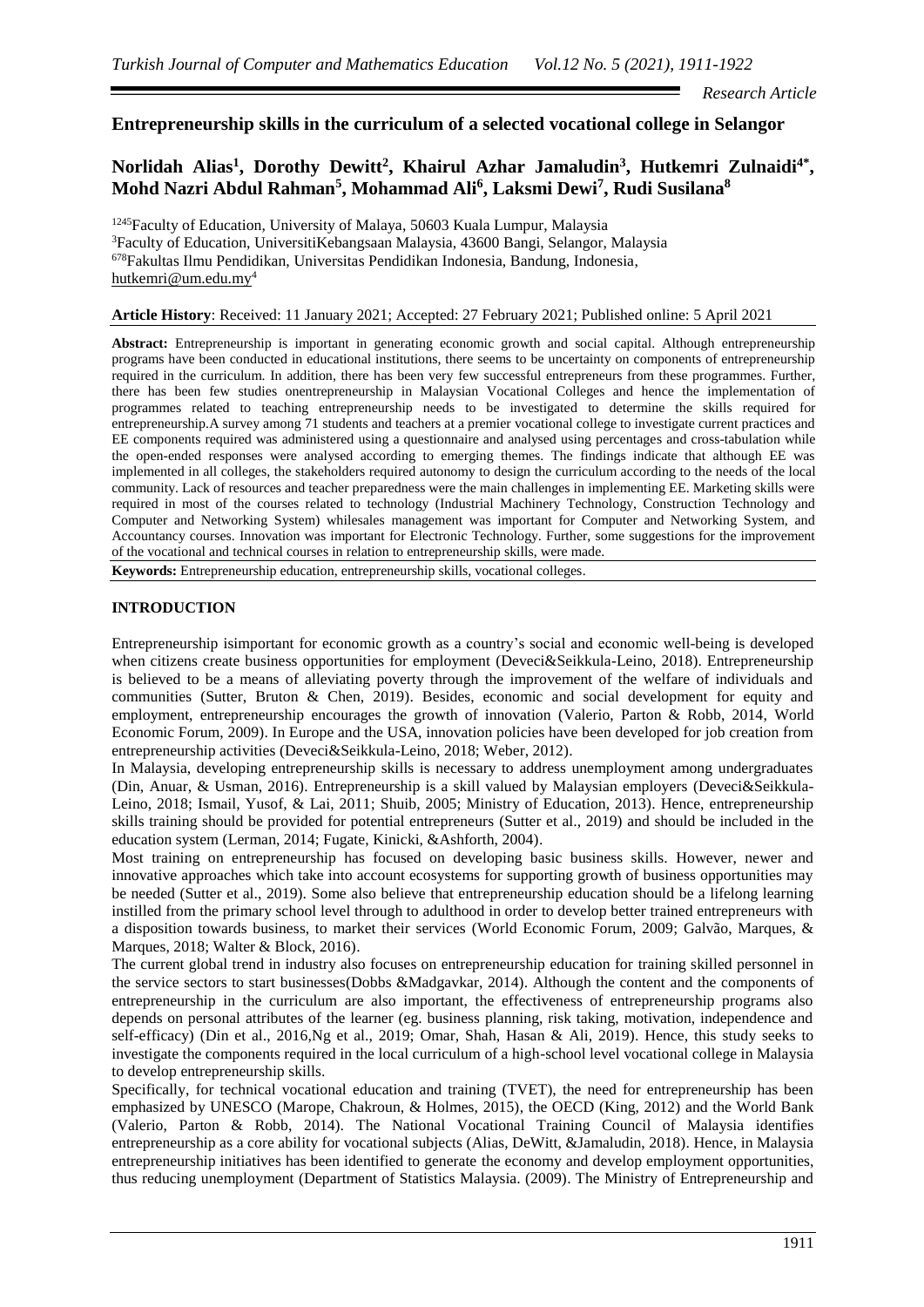Development (MECD) had initiated training in many towns throughout Malaysia through the Entrepreneur Development Board for developing potential entrepreneurs (Majid, Saad, Sharif &Hussin, 2008). Under the 9th Malaysia Plan, 80,000 participants were trained to be entrepreneurs (Majid, et al., 2008). In addition, several strategies were outlined in the Entrepreneurship Development Policy in 2010 for programs related to entrepreneurship education in higher learning institutions which led to universities offering courses related to Entrepreneurship, example the Bachelor of Multimedia (Media Innovation and Entrepreneurship) in Multimedia University (Din, Anuar, & Usman, 2016). Although entrepreneurship programs were conducted in schools and higher education institutions, the number of successful entrepreneurs produced were too few (Abdullah, Mohamad, Bakar, Hashim, &Ooi, 2014; Mamat, Nawang, & Ramli, 2009; Buang, 2013). Reasons for this might be because there was little focus on components of entrepreneurship needed for educational programs, or that these programs need to target entrepreneurs at a much earlier stage, such as primary and elementary school level (World Economic Forum, 2009; Walter & Block, 2016). Hence, identifying the components of entrepreneurship required for the service sectors is necessary and can be integrated in the design of curriculum for local content (Dobbs &Madgavkar, 2014).

Hence, for this purpose, a TVET institution at high school level was selected. The selected college was a premier college which offered most number of courses among the colleges in Malaysia. Vocational colleges were important as they offered courses for the service sectors, which would lead to producing skilled entrepreneurs (Dobbs &Madgavkar, 2014). However, there seems to be fewer studies on EE in vocational schools (Galvão, et al., 2018). This study would investigate the practice of teaching entrepreneurship in a vocational college. At the same time, the component skills for developing entrepreneurship in selected service-related courses was identified. The difference between the opinionsof teachers and students on the components required was then tested from a set of null hypotheses to determine if there were any difference in their opinions. An example of the null hypothesis is: There is no difference on the perceived importance of production skills between teachers and students for entrepreneurship education in the Electrical Technology course. A total of 36 null hypothesis was developed for the 4 component skills and the nine vocational courses offered at the college.

The findings determined the component skills needed in entrepreneurship. This would be used to suggest the effective implementation of entrepreneurship education (EE) in the local content curriculum for the service industries. The findings would be relevant to teachers, trainers, curriculum developers as well as college administrators to assist in planning for the needs of Malaysian students in vocational colleges.

The Malaysian education system is structured such that technical and vocational education stream only starts after six years of primary school. After primary education in the government school system, the majority of students spend three years in lower secondary education in national secondary schools (95% of students in a cohort) while others may in junior vocational colleges (5%) (Ministry of Education, 2013). A total of 60% of the students are targeted to enter the academic stream at the upper secondary level (2 years), while the rest would continue in vocational institutions such as vocational colleges (either under MOE or private), or Public Skills Training Institutions (Ministry of Education Malaysia, 2012). Students enrolled in these vocational institutions have more options for continuing their education after Diploma Level as they can apply for polytechnics, technical institutes, or vocational institutes of higher learning (the Malaysian Technical Universities Network) (Alias et al., 2018;Ministry of Education Malaysia, 2012). Students from the academic stream can continue their education after completing their Malaysian Certificate of Education in vocational colleges or polytechnics, and this allows them to continue their studies in the higher education institutes (Ministry of Education Malaysia, 2012). Hence, this study focuses on students who have left the academic school system to further their secondary education in vocational colleges.

There are 5 levels of certification offered by the Malaysian Skills Certification (SKM). Levels 1 and 2 are the Certificate level, normally referred to as SKM 1 and SKM 2. Graduates of the junior vocational colleges would have these certifications. The next few certifications, SKM3 and Diploma can be obtained from the vocational institutions and Public Skills Training Institutions, while the Higher Diploma certification is obtained from graduates of the higher learning institutions. There are also private skills training institues, government-linked institutes such as Institute Kemahiran Bina Negara (IKBN), GiatMara, Institut Kemahiran MARA and the German-Malaysian Institute, as well as community colleges which offer these certifications (Alias, et al., 2018). **Entrepreneurship** 

Entrepreneurship encourages innovation and at the same time, the growth in employment and equity for a country's economy (Valerio, Parton & Robb, 2014). Similarly, in Malaysia entrepreneurship ensures the country's development and economic growth (Deraman, Mohamad, Ahmad, Bakar, Mohd Jani & Hashim, 2007). Entrepreneurs are persons whostart new businesses, having innovative combinations of products or services, or are associated with the idea of an enterprise (Schumpeter, 1934). The components of entrepreneurship are innovation, important for development of new products and organizing materials for production, as well as sales and marketing for the commercialization of products and establishing the distribution channels to access new markets (Schumpeter, 1934; Buli, &Yesuf, 2015).

In order to develop entrepreneurship skills, one needs to develop the interest and the ability to explore new opportunities, awareness of risk, as well as being innovative and creative for new product development(Weber,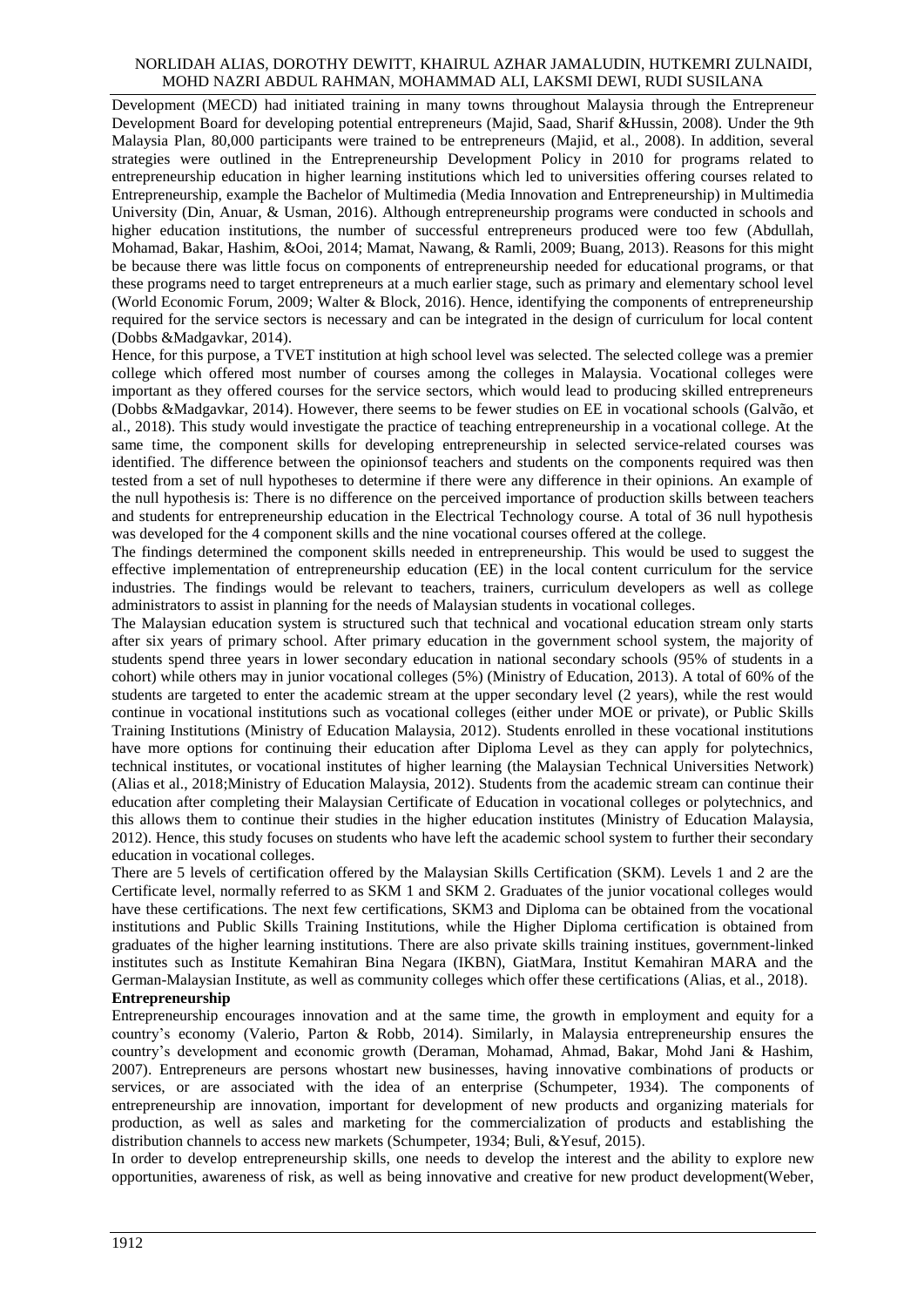2012). Hence, entrepreneurship intention involves more than cognitive knowledge and willingness to participate in entrepreneurship behaviours, but also the attitude and values of a person. An entrepreneur needs tobe able to seize opportunities and take action and transform these strategies into profitable business ventures (Din, Anuar, & Usman, 2016; Galvão, et al., 2018; Bardai, 2000). In educational institutes in Malaysia, entrepreneurship is defined as encompassing the cognitive domain with the knowledge and intellectual skills, as well as the affective domain of interpersonal skills and personal attributes (Malaysian Qualifications Agency, 2017)which arecreativity, innovation, and an entrepreneurial personality (Ministry of Higher Education, 2010).

### **Entrepreneurship Education**

Teaching entrepreneurship is complex as entrepreneurship education (EE) encompasses both practical knowledge and skills, and the career attitudes and personality for starting and doing business (Weber, 2012; Galvão, et al., 2018; Ng et al., 2019). Hence, EE needs to involve both formal and non-formal activities to develop the knowledge, skills and disposition for the intention to start business (Liñán, 2004). Some definitions of EE highlight pedagogical strategies to develop the culture of entrepreneurship in society, and not only on the capacities for entrepreneurship in the individual (Aranha, dos Santos, & Prado Garcia, 2018). Hence, EE needs to include the development of one's personal culture, as well as skills for setting up businesses (eg. management and establishment of new businesses) (Jensen, 2014), developing creativity and innovation (Abiogu, 2011) and having an entrepreneurial mindset (Jensen, 2014).

There are three approaches employed in EE: (1) learning for entrepreneurship, (2) learning through entrepreneurship, and (3) learning about entrepreneurship (Jensen, 2014; Gibb, 2005). The former two are related to practical aspects of EE such as creating a company while the latter relates building knowledge, which seems to be more prominent in training (Jensen, 2014). Four categories of entrepreneurship education, and according to him, "learning about entrepreneurship" would fall into the category of entrepreneurial awareness programs, as the knowledge on entrepreneurship does not necessarily create entrepreneurs immediately but may influence career choices (Weber, 2012; Liñán, 2004). On the other hand, preparing individuals to be conventional business-owners involves educating on start-up courses to prepare those who have intentions to be entrepreneurs to develop skills (Weber, 2012,Liñán, 2004). Such programmes emphasize the start-up phase and address practical aspects such as finance and legal matters(Curran & Stanworth, 1989). On completion of the start-up phase, entrepreneurs can take entrepreneurial dynamism courses to learn to develop strategies for opening new markets and sustainable growth (Weber, 2012; Liñán, 2004). Finally, there should be continuous development for education among entrepreneurs as a form of EE for self-regulated adult education for continuous improvement (Weber, 2012,Weinrauch, 1994). However, it is unknown which approach is practiced in vocational colleges.

Studies related to EE have covered curriculum, resources and perceptions of teachers and students. Although there have been studies on the effect of training programmes among students and educators (Deveci&Seikkula-Leino, 2018; Jensen, 2014), there does not seem to be sufficient studies on EE at the school level and especially for vocational schools (Galvão, et al., 2018; Jensen, 2014). In general, teachers and students are positive on EE and consider it to be important (Jensen, 2014) as teachers had to be trained effectively with knowledge and experience in EE to be effective. However, there seems to be less studies involving teachers' perception of EE from vocational schools (Jensen, 2014).

Teachers experience and knowledge in EE influences their understanding and practice of entrepreneurship (Jensen, 2014). Hence, teacher training regarding EE is important. EE has been implemented as extracurricular activities (Deveci&Seikkula-Leino, 2018). Strategies such as working in groups, story-telling, discussion, writing reflections and school visits have been used in EE (Deveci&Seikkula-Leino, 2018). Other approaches such as project -based learning, business plan competitions, business projects and involvement of external mentors enable the learning space to be transferred out of the classroom (Ojastu, Chiu, & Olsen, 2011). More recently, problem-based learning and design-thinking has been used for EE (Aranha et al., 2018).

EE programs introduced early in the schooling years may develop entrepreneurial skills and instil the intention to do business. Entrepreneurship-oriented subjects such as Commerce in Living Skills have already been offered at school at the lower secondary level while Economics and Commerce, at secondary school. Business studies, of which entrepreneurship is a core component is offered at Form Six (Mohamad, Amir, & Che Hassan, 2009). In Vocational Colleges, which offers education at the upper secondary level, entrepreneurship is emphasised through special programs such as the Youth Entrepreneurship Program (Othman, Nazri, &Tarmizi, 2003). **Components of Entrepreneurship Skills**

A mapping of the components of entrepreneurship skills in the Malaysian and Indonesian context indicates that there are similarities in the skills. The four domains in the Malaysian context will be used in this study(Mohamad et al., 2009) (see Figure 1 for the mapping).

Production is a skill related to the development of products and services to be marketed. OECD's definition of entrepreneurship is directly related to production through value creation and innovation (Ahmad & Hoffman, 2007). Hence, the product needs to meet the customers' needs and yet be at a reasonable cost (Queensland Government, 2017). Hence, production skills would need to identify customers views and expectations as well as understand their needs to continuously ensuremarket-innovation (Dhargalkar, Shinde, & Arora, 2016).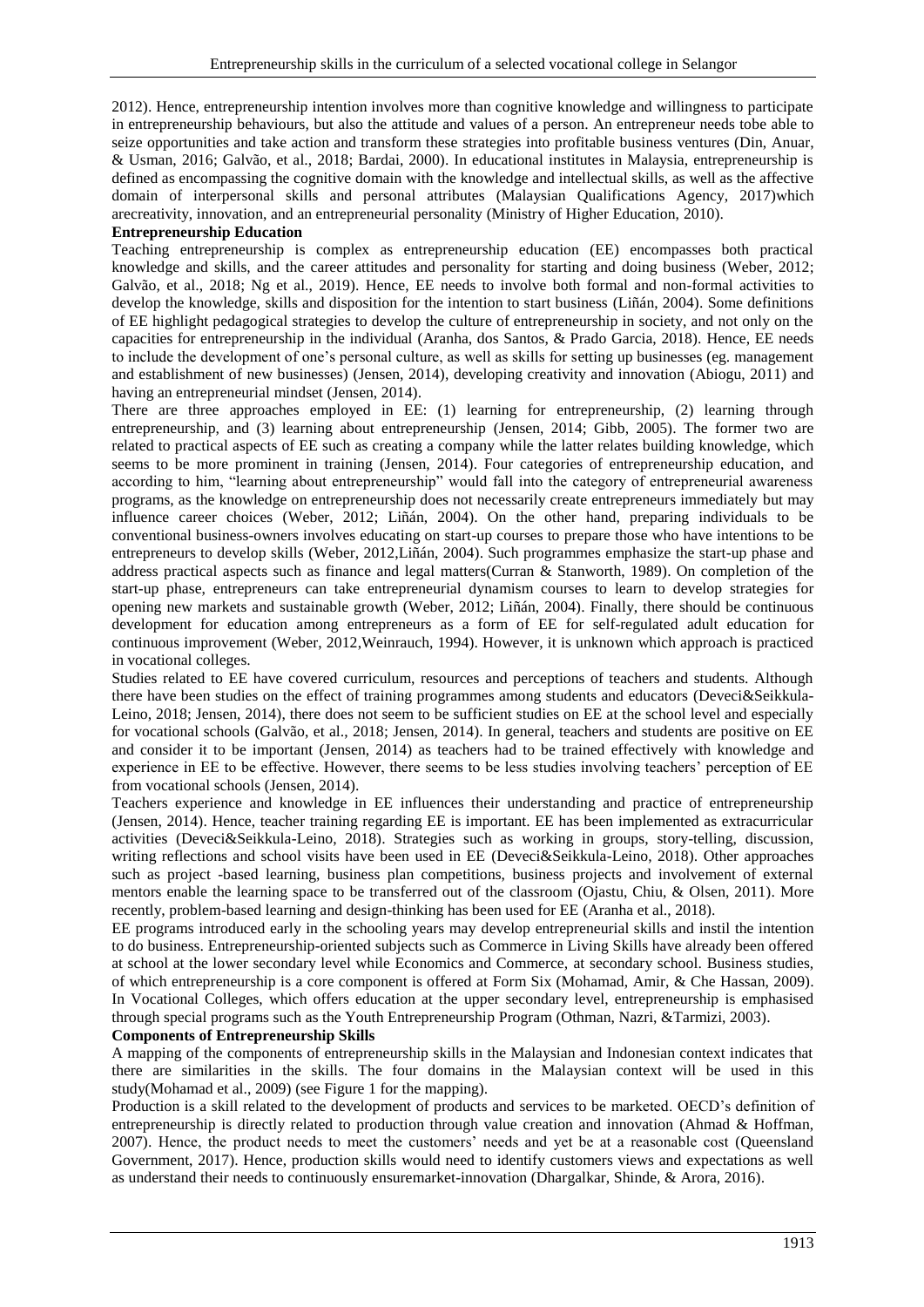

**Fig 1. Mapping of entrepreneurship skills in the Malaysian and Indonesian context**

Marketing is the skills to explore and initiate new markets, is an important skill (Barba-Sánchez, & Atienza-Sahuquillo, 2018). A business mindset in a variety of disciplines is needed for success (Welsh, Tullar, & Nemati, 2016). Marketing requires achieving maximum profits while managing and maximizing service (Ojastu, et al., 2011). Both bookkeeping and maximizing customer satisfaction are required for this. Marketing needs to continuously monitor and survey customer reactions on the product and its commercialization (Dhargalkar et al., 2016). Hence, EE should include business plan creation workshop (Barba-Sánchez & Atienza-Sahuquillo, 2018) and emphasizethe development ofskills in business management for planning and decision-making,marketing, as well as accounting (Ojastuet al., 2011).

Sales management on the other hand, looks at thepersonal interactions with customers with a new product (Weitz & Bradford, 1999). Sales is regarded as important as for marketing to succeed and maintaining good customer relationships is crucial (Ojastu, et al., 2011). Hence, an area considered important for entrepreneurship is developing networks(Weber, 2012). EE also needs to include obtaining sources of financing from collaborating bodies (Barba-Sánchez & Atienza-Sahuquillo, 2018).

Innovation is important in driving the nation's economy (Aranha et al., 2018). Entrepreneurs need to be creative and innovative in order to be the agents of "creative destruction" (Welsh et al., 2016). Encouraging new ways of doing things, and introducing new processes and products, spurs creativity (Barba-Sánchez & Atienza-Sahuquillo, 2018). Hence, EE should include idea-generation workshops using brainstorming and other innovative methods for development of innovative projects (Barba-Sánchez & Atienza-Sahuquillo, 2018). However, an innovative mindset can be used to encourage skills from ideation in production (Dhargalkar et al., 2016) to marketing (Morrish, 2017). Hence, an opportunity-focused approach encourages one to be aware of opportunities and to take advantage of opportunities when it arises (Morrish, 2017).

Hence in this study, EE involves the components of innovation, production, marketing and sales management.

### **METHODOLOGY**

There is a total of 1,666 teachers in the 81 vocational colleges throughout Malaysia (Alazam, Bakar, Hamzah, &Asmiran, 2012). Records in 2016 indicate that there were 12,875 students enrolled in vocational colleges. For this study, 71 teachers and students from a primer vocational college in Selangor, were selected.

### **Instrument**

The Senior High School Entrepreneurship Local Content Curriculum, originally usedfor schools in Bandung (Mohamad et al., 2009),was adapted to the Malaysian contextfor this study(Malaysian Qualifications Agency, 2017). The instrument surveyed the demographics and the suitability and potential of entrepreneurship in the implementation of the curriculum in the participants' institution. There were open-ended questions as well as dichotomous (Yes or No)questions investigating the components of entrepreneurship which were innovation, production,marketing and sales management (Malaysian Qualifications Agency, 2017).

#### **Data Analysis**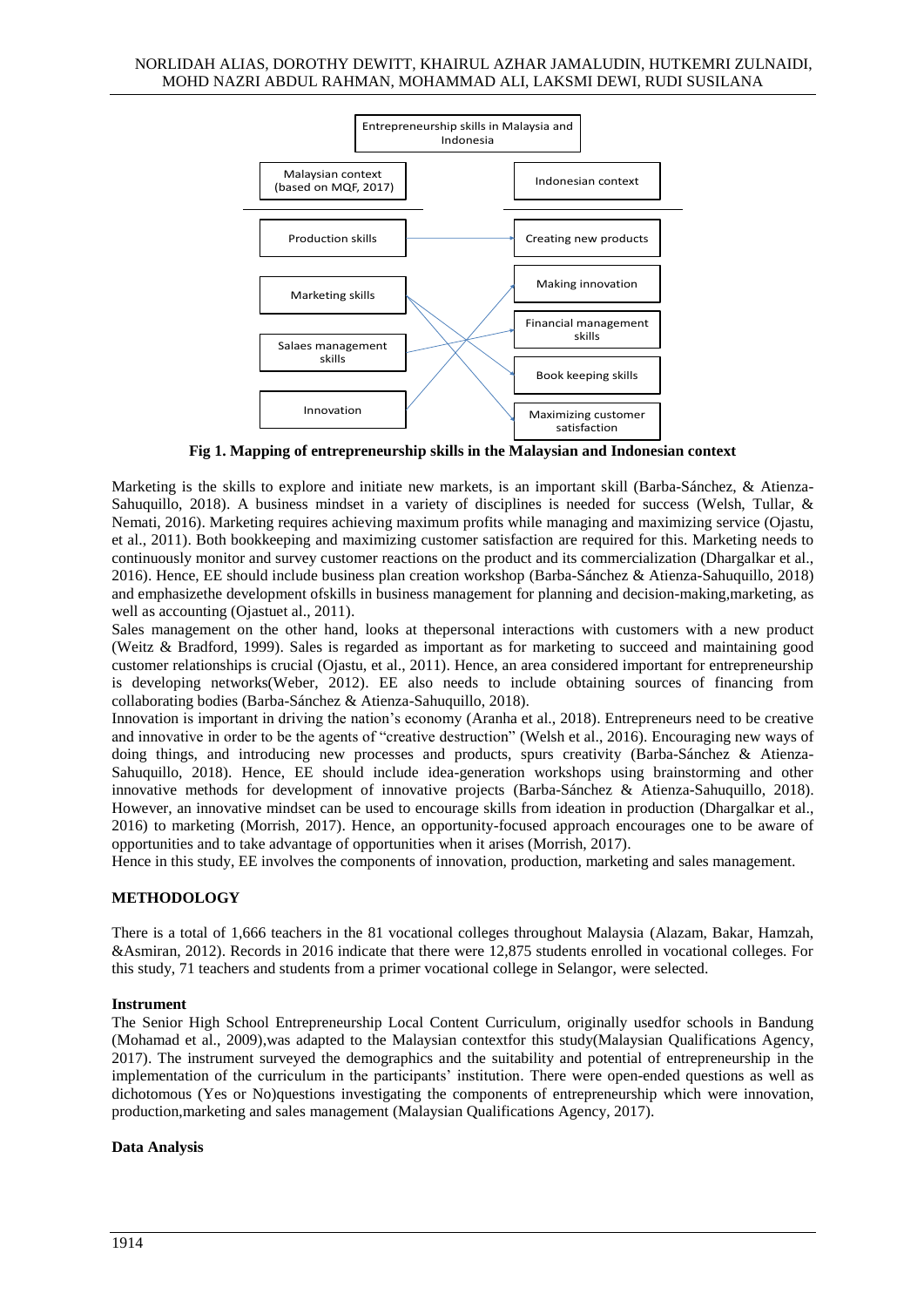The rate of return for the questionnaire was high (98.6%) as 71 questionnaires were returned. The survey data was analysed based on frequency and percentages, while the responses from the open-ended questions were first analysed and coded to identify the emerging themes.

## **RESULTS AND DISCUSSION**

The respondents comprised of students and teachers in different areas of technical education. The distribution of the number of respondents according to gender, and the mean experience of the teachers (in years) is in Table 1.

| <b>Table 1: Distribution of Respondents</b> |                |                                    |                |                            |       |  |  |  |
|---------------------------------------------|----------------|------------------------------------|----------------|----------------------------|-------|--|--|--|
|                                             |                | <b>Teachers</b><br><b>Students</b> |                | <b>Experience</b>          |       |  |  |  |
| <b>Variables</b>                            | M              | F                                  | M              | F                          | Year  |  |  |  |
| WeldingTechnology                           | $\overline{4}$ | $\overline{0}$                     | 1              | 3                          | 11    |  |  |  |
| Cooling<br>&<br>Air                         |                |                                    |                |                            |       |  |  |  |
| Conditioning                                | 4              | $\overline{0}$                     | 1              | 3                          | 13.25 |  |  |  |
| Technology                                  |                |                                    |                |                            |       |  |  |  |
| Computer<br>and                             | 4              | $\overline{0}$                     | $\theta$       | 4                          | 11.75 |  |  |  |
| Networking System                           |                |                                    |                |                            |       |  |  |  |
| Industrial                                  |                |                                    |                |                            |       |  |  |  |
| Machinery                                   | 4              | $\theta$                           | 1              | 3                          | 18    |  |  |  |
| Technology                                  |                |                                    |                |                            |       |  |  |  |
| Electrical                                  | 4              | $\theta$                           |                | $\theta$<br>$\overline{4}$ | 9.25  |  |  |  |
| Technology                                  |                |                                    |                |                            |       |  |  |  |
| Electronic                                  | 4              | 0                                  | 0              | $\overline{4}$             | 6     |  |  |  |
| Technology                                  |                |                                    |                |                            |       |  |  |  |
| Construction                                | $\overline{2}$ | 2                                  | $\theta$       | 3                          | 21    |  |  |  |
| Technology                                  |                |                                    |                |                            |       |  |  |  |
| Automotive                                  | 4              | $\overline{0}$                     | 4              | $\overline{0}$             | 7.75  |  |  |  |
| Technology                                  |                |                                    |                |                            |       |  |  |  |
| Accountancy                                 | $\overline{0}$ | 4                                  | $\overline{0}$ | 4                          | 9.5   |  |  |  |
| Total                                       | 30             | 6                                  | 7              | 28                         | 11.58 |  |  |  |

**Table 1: Distribution of Respondents** 

M: Male;  $F =$  Female

### **Standardised EE Module**

More than half the respondents  $(69\%, n=49)$  believed that there was an emphasis on the development of entrepreneurship skills in their institution. They also believed that the activities in their college were similar to other TVET institutions (70.4%, n=50) (see Table 2). EE among the vocational colleges seemed to be a coordinated effort as the analysis from the responses of the open-ended questions showed there was a module for colleges to encourage entrepreneurship which included Carnival Day (Teacher TK3, TSK4, TAU1, TK3), the annual School Enterprise Day (Teacher TK1, TSK2, TSK4, TE1 and Student TSK5, TE5, TE6, TE7, TE8) and Entrepreneurship Challenges (Student TEP4 and Teacher PAK2. Additional activities such as car-booth sales (Student TMI1, TMI2), promotion at special events, example, "JomMasukKolejVokasional" (Student TSK5, TEP4, TEP5) and providing service and repairs for cars in the neighbouring community (Teacher TSK4, TEC1 and Student TAU5, TAU7).

|  |  | Table 2: The Similarity of EE Programs and Emphasis on Entrepreneurship. |  |  |
|--|--|--------------------------------------------------------------------------|--|--|
|--|--|--------------------------------------------------------------------------|--|--|

|                                                                                                     | Agree |               | Disagree |       |
|-----------------------------------------------------------------------------------------------------|-------|---------------|----------|-------|
|                                                                                                     | n     | $\frac{0}{0}$ | n        | $\%$  |
| My<br>institution<br>emphasizes<br>the<br>development<br>οf<br>entrepreneurship<br>skills           | 49    | 69.0%         | 22       | 31.0% |
| The current activities<br>in my institution is<br>identical to<br>other<br><b>TVET</b> institutions | 50    | 70.4%         | 21       | 29.6% |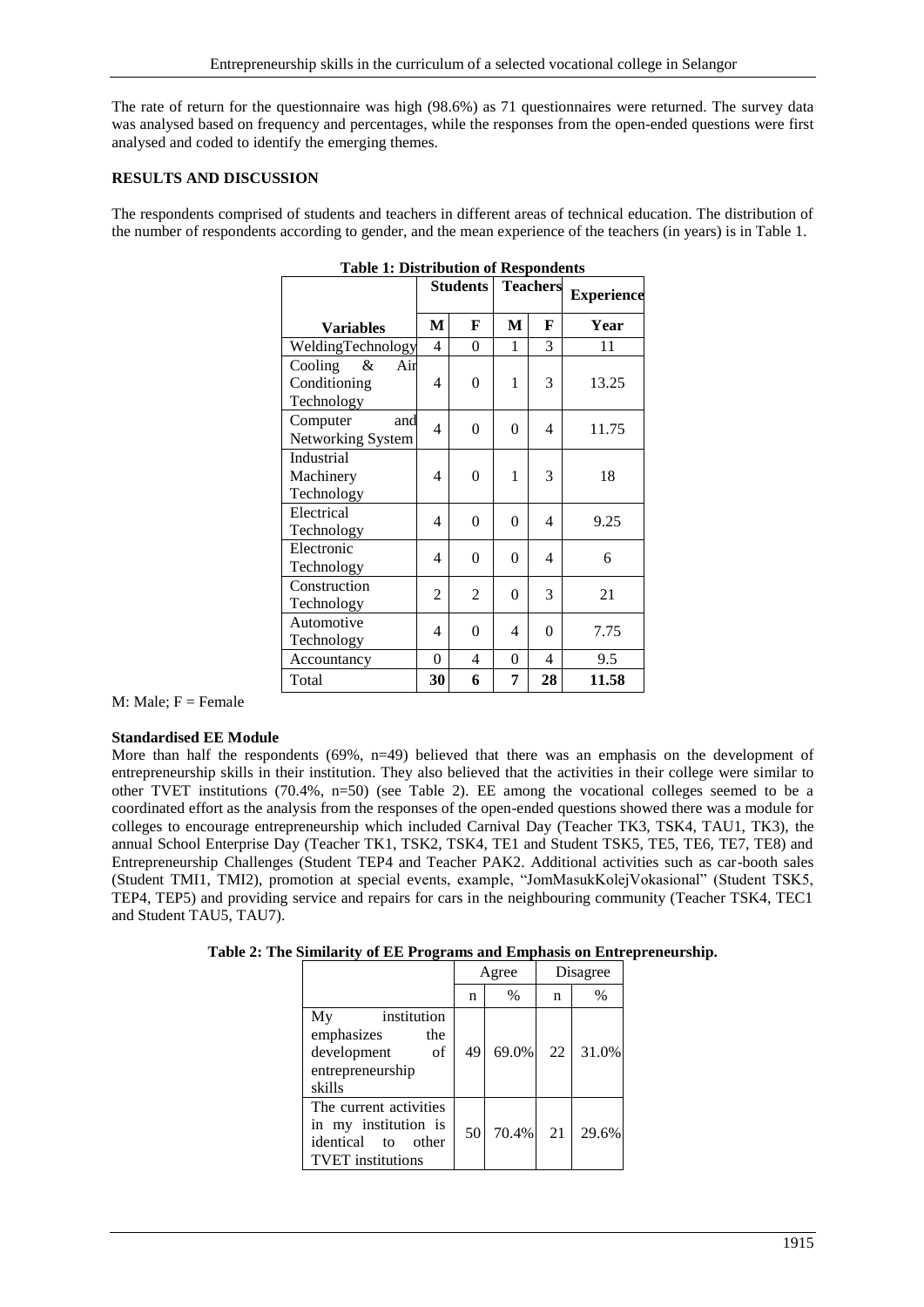## **Autonomy on EE**

On autonomy, half the respondents  $(54.9\%, n=39)$  preferred that the college be given the autonomy to design the curriculum to needs in the community while most others were unsure  $(40.8\%, n=29)$  (see Figure 3). This was because "a sound curriculum that reflect the needs of students (Teacher TK2)" was required. This was because students in the collegeand the neighboring community may have needs that differed from that in the existing module as "the level of entrepreneurship skills among students in this institution is different from others(Student TEC7)." Hence, allowing colleges to have autonomy to align the programmes to the "needs of the local community needs and the industry (Teacher TE1)" was required.

| Perceptions                                       |          |               | $\%$   |
|---------------------------------------------------|----------|---------------|--------|
| My institution should be                          | Agree    | 39            | 54.90% |
| given the autonomy to<br>design content for their | Unsure   | 29            | 40.80% |
| entrepreneurial needs                             | Disagree | $\mathcal{R}$ | 4.20%  |
| Students' are interested                          | Agree    | 35            | 49.30% |
| in the implementation of<br>entrepreneurship      | Unsure   | 32            | 45.10% |
| activities in their college                       | Disagree | 4             | 5.60%  |

| Table 3: The Interest and Autonomy of The Entrepreneurship Program. |  |  |  |
|---------------------------------------------------------------------|--|--|--|
|                                                                     |  |  |  |

In terms of students' intereston the entrepreneurship activities implemented, almost half (49.3%, n=35) fetthat students' interest was at an average level while a large portion (45.1%, n=32) perceived it to be high. Students did not seem to see the need for the EE module as some respondents claim "only 20% of the students are expected to be entrepreneurs (Student TK6)". Some respondents claimed that "students are given less exposure to concepts on entrepreneurship (Student TEP5)" as "very few entrepreneurship activities were available (Student TEP4)". This reduced exposure and knowledge might have influenced the students' low entrepreneurial interest.

## **Challenges in Implementing EE**

The main challenge on for the implementation of entrepreneurship programmes was perceived to be lack of equipment and teaching resources (63.4%, n=45), and teacher preparedness (52.1%, n=37) (see Figure 4). However, issues related to infrastructure such as classroom space (47.9%, n=34) and other related infrastructure (45.1%, n=32), followed closely. Analysis of the responses indicated that finance was important as the implementation of entrepreneurial activities needed "financial support, which was required to set up a small business".

|                         |    | Agree | Disagree        |       |
|-------------------------|----|-------|-----------------|-------|
| Challenges              | n  | $\%$  | n               | $\%$  |
| Lack of equipment/      |    |       |                 |       |
| teaching resources      | 45 | 63.4% | 26 <sup>1</sup> | 36.6% |
| Lack of teacher         |    |       |                 |       |
| preparedness            | 37 | 52.1% | 34              | 47.9% |
| Lack of classroom space | 34 | 47.9% | 37              | 52.1% |
| Lack of other           |    |       |                 |       |
| infrastructure          | 32 | 45.1% | 39              | 54.9% |

**Table 4: The Challenges on The Implementation of The Entrepreneurship Program**

### **Content and Component Skills for Entrepreneurship**

The relevant content and component skills important for an entrepreneurship education curriculum specific to the vocational college was identified for the nine courses offeredin this college (see Table 1).

Respondents perceived the four component skills to be important for the nine courses with some exceptions.

Production skills for Electrical Technology recorded a lower level of agreement among students (47.2%) than teachers (60.0%). However, in the Accountancy course, both teachers and students (40% and 30.6% respectively) viewed that production skills were less likely to be required. Teachers and students from all courses perceived innovation as important, especiallyfor the technology courses (Electronic Technology (93%), Electrical Technology (91.5%), Industrial Machinery Technology (90.1%) and Automotive Technology  $(90.1\%)$ .

Analysis of the open-ended responses provided more details. The marketing component seemed to be required for the course. Respondents wanted the content of the entrepreneurship curriculum to include procedures for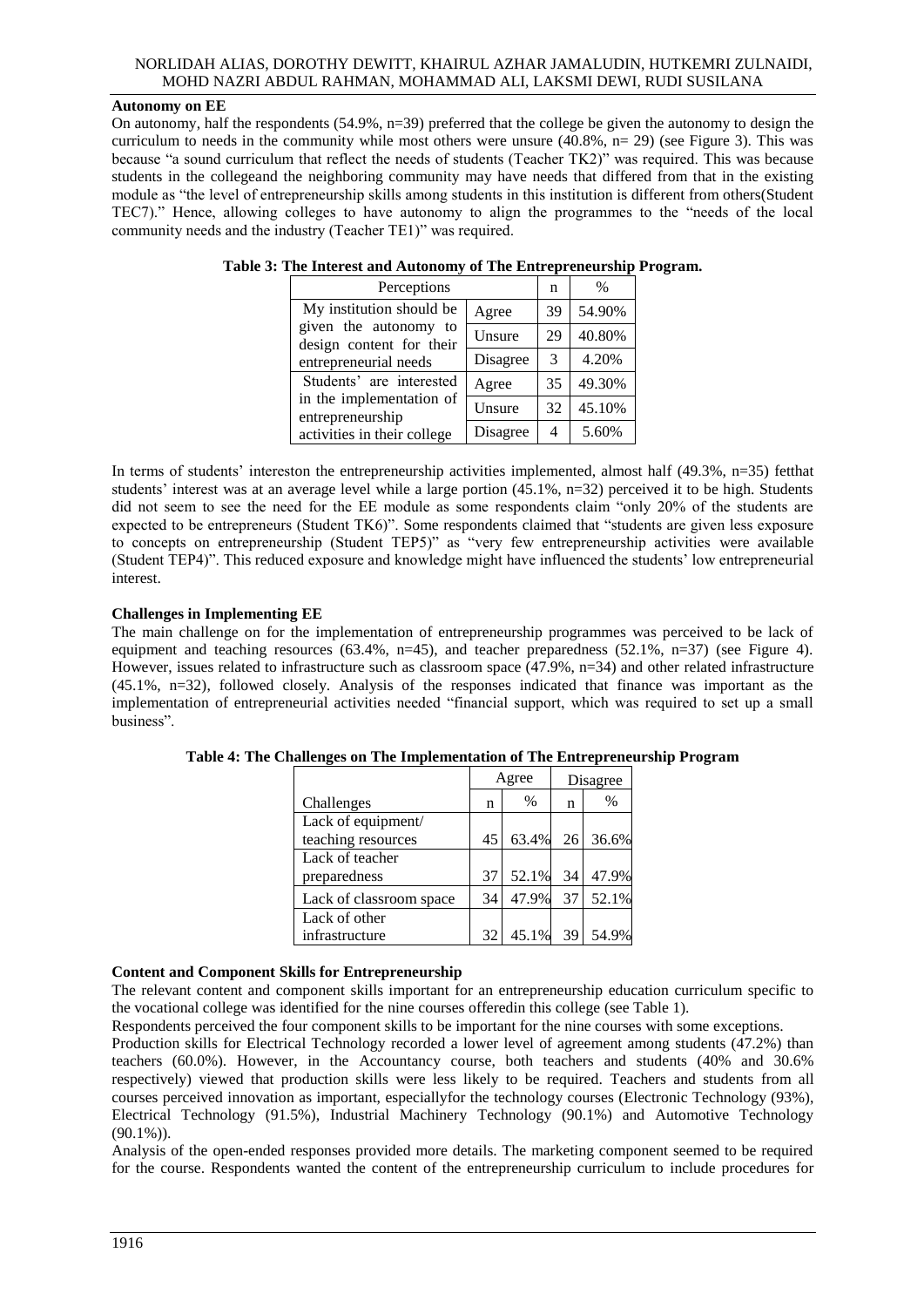setting-up a business and management of marketing strategies,as well as accounts management procedures which included financial and profit planning. However, it was not known if there was a difference of opinion between teachers and students on the component skills needed for an entrepreneurship curriculum. Hence, a set of 36 null hypotheses were developed on the relationship between types of respondents (teachers and students) and the perceived importance of the component skills for all nine courses and acrosstabulation was done to test the hypothesis.

|                              |                            | Yes          |              | N <sub>0</sub> |              |
|------------------------------|----------------------------|--------------|--------------|----------------|--------------|
| Course                       | Component<br>skills        | $T(\% )$     | S<br>(%)     | т<br>(%)       | S<br>(%)     |
|                              | Production                 | 60           | 47.2         | 40             | 52.8         |
| Electrical                   | Marketing                  | 62.9         | 75           | 37.1           | 25           |
| Technology                   | <b>Sales</b><br>management | 57.1         | 75           | 42.9           | 25           |
|                              | Innovation                 | 85.7         | 97.2         | 14.3           | 2.8          |
|                              | Production                 | 62.9         | 61.1         | 37.1           | 38.9         |
| Electronic                   | Marketing                  | 65.7         | 80.6         | 34.3           | 19.4         |
| Technology                   | <b>Sales</b><br>management | 54.3         | 72.2         | 45.7           | 27.8         |
|                              | Innovation                 | 85.7         | 100          | 14.3           | $\theta$     |
|                              | Production                 | 65.7         | 77.8         | 34.3           | 22.2         |
| Industrial                   | Marketing                  | 77.1         | 94.4         | 22.9           | 5.6          |
| Machinery<br>Technology      | <b>Sales</b><br>management | 57.1         | 55.6         | 42.9           | 44.4         |
|                              | Innovation                 | 85.7         | 94.4         | 14.3           | 5.6          |
|                              | Production                 | 68.6         | 75           | 31.4           | 25           |
|                              | Marketing                  | 74.3         | 83.3         | 25.7           | 16.7         |
| Welding<br>Technology        | <b>Sales</b><br>management | 60           | 63.9         | 40             | 36.1         |
|                              | Innovation                 | 88.6         | 88.9         | 11.4           | 11.1         |
|                              | Production                 | 65.7         | 61.1         | 34.3           | 38.9         |
| Automotive                   | Marketing                  | 62.9         | 77.8         | 37.1           | 22.2         |
| Technology                   | <b>Sales</b><br>management | 65.7         | 77.8         | 34.3           | 22.2         |
|                              | Innovation                 | 88.6         | 91.7         | 11.4           | 8.3          |
|                              | Production                 | 65.7         | 69.4         | 34.3           | 30.6         |
| Cooling & Ai<br>Conditioning | Marketing<br><b>Sales</b>  | 68.6<br>60   | 77.8<br>77.8 | 31.4<br>40     | 22.2<br>22.2 |
| Technology                   | management                 |              |              |                |              |
|                              | Innovation                 | 88.6<br>65.7 | 88.9<br>69.4 | 11.4<br>34.3   | 11.1<br>30.6 |
|                              | Production                 |              |              |                |              |
| Construction                 | Marketing<br><b>Sales</b>  | 68.6         | 91.7         | 31.4           | 8.3          |
| Technology                   | management                 | 54.3         | 69.4         | 45.7           | 30.6         |
|                              | Innovation                 | 82.9         | 91.7         | 17.1           | 8.3          |
|                              | Production                 | 40           | 30.6         | 57.1           | 69.4         |
|                              | Marketing                  | 71.4         | 86.1         | 25.7           | 13.9         |
| Accountancy                  | Sales<br>management        | 68.6         | 91.7         | 28.6           | 8.3          |
|                              | Innovation                 | 68.6         | 69.4         | 28.6           | 30.6         |
| Computer and                 | Production                 | 51.4         | 52.8         | 45.7           | 47.2         |
| Networking                   | Marketing                  | 68.6         | 91.7         | 28.6           | 8.3          |

**Table 1: The Component Skills Needed from The Perspective of Teachers and Students**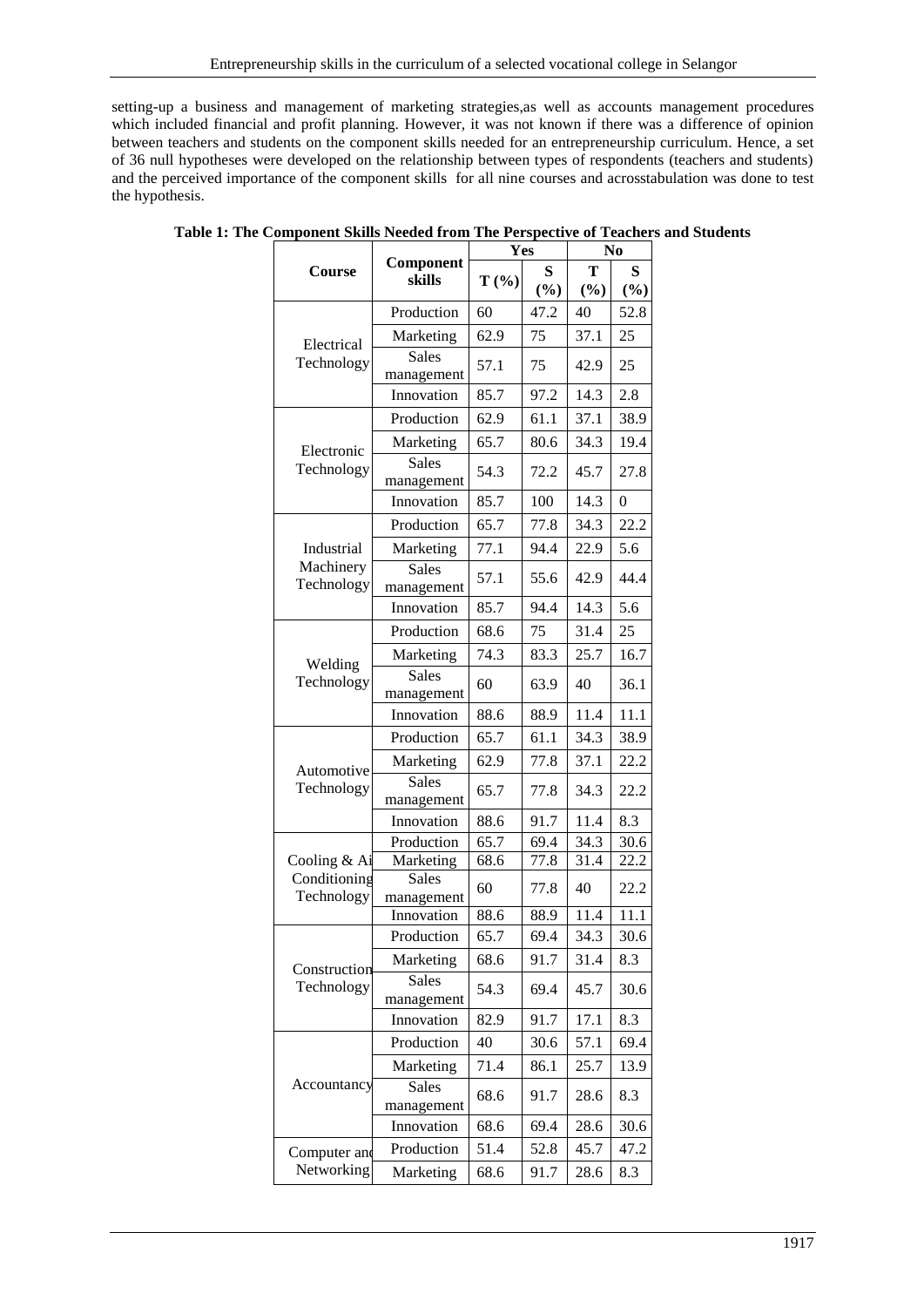| System | Sales<br>management | 51.4 | 77.8 | 45.7 |     |
|--------|---------------------|------|------|------|-----|
|        | Innovation          | 85.7 | 91.7 | 11.4 | 8.3 |

## **Legend:**

T: number of responses from teachers

S: number of responses from students

There were some differences of opinion among students and teachers (see Table 1).Most respondents (93%) agreed that innovation is important for the Electronic Technology course, with all students (100%, n=36) but fewer teachers (85.7%, n=33) in agreement. Therefore, the  $8<sup>th</sup>$ null hypothesis for this case was rejected. This indicates there is a relationship between the types of respondents and the perceived importance on innovation for the entrepreneurship curriculum in the Electronic Technology course.

Marketing is considered an important skill for Industrial Machinery Technology course among the respondents (85.9%). However, it was more likely to be students (94.4%,  $n=34$ ) than teachers (77.1%,  $n=27$ ) who agreed. This indicates that there is a relationship between the types of respondents and the perceived importance of marketing skills for the entrepreneurship curriculum in the Industrial Machinery Technology course.

Similarly, marketing was considered important in the Construction Technology and Computer and Networking System courses. For Construction Technology, it wasmore likely that students (91.7%, n=33) than teachers (68.6%, n=24) agreed on this while for the Computer and Networking System course, it was more likely to be students (91.7%, n=33) rather than teachers (68.6%, n=24). Both the  $26<sup>th</sup>$  and 34<sup>th</sup>null hypothesis, which are related, were rejected. This indicates that there is a relationship between the types of respondents and the perceived importance of marketing skills for entrepreneurship curriculum for Construction Technology and Computer and Networking System courses.

Sales management skills are also considered important for both Accountancy (80.3%) and Computer and Networking System courses (64.8%). In Accountancy, it was more likely that students (91.7%, n=33) rather than teachers (68.6%, n=24) were in agreement while for Computer and Networking System, it was more likely to be students (77.8%,  $n=28$ ) rather than teachers (51.4%,  $n=18$ ). Both the 31<sup>st</sup> and 35<sup>th</sup>null hypothesiswere rejected. This indicates that there is a relationship between types of respondents and perceived importance of sales management skills for the entrepreneurship curriculum for Accountancy and Computer and Networking System course.

In the Malaysian context, one major drawback of the current entrepreneurship curriculum is that it is too general and may not develop the skills of the local industries. Typically, the courses on entrepreneurship emphasize development of the awareness and intention to be entrepreneurs and less on practical skills and knowledge (Weber, 2012; Liñán, 2004). The current study considers whether the crucial entrepreneurship skills, namely production, marketing, sales management and innovation thinking (Malaysian Qualifications Agency, 2017), needs to be included in the entrepreneurship curriculum in vocational colleges.

Interestingly, the respondents believed that the current curriculum in thecollegewas similar to other TVET institutions. However, there seems to be challenges faced during implementation as there were insufficient equipment and teaching resources, and teachers were ill- prepared to teach entrepreneurship. Teacher's knowledge and readiness are important for the effective development of entrepreneurship skills among students (Galvão, et al., 2018; Jensen, 2014). This was because poor knowledge among teachers affected students' mastery of entrepreneurship skills as well as their intention to be entrepreneurs (Galvão, et al., 2018). Hence, teachers in TVET institutions need to be prepared for a pedagogy of EE so that they can encourage students to be entrepreneurs in the near future. In addition to teacher training, factors such as lack of facilities, resources and funding have also negatively impactedthe development of entrepreneurship skills among students (Rahim, Kadir, Zainal Abidin, Junid, Kamaruddin, Lajin, Buyong, & Bakri, 2015). Hence, future studies could focus on whether these factors influence entrepreneurship intention.

The current study also explored the relevant components of entrepreneurship skills needed for the curriculum. The four component skills in the Malaysian context(Malaysian Qualifications Agency, 2017) were relevant to the entrepreneurship curriculum. Although skills such as production were less relevant for Electrical Technology and Accountancy courses, these skills should not be neglected. Production skills related to developing products and services for the market is seen to beirrelevant in electrical technology and accountancy as there did not seem to be products to be marketed. However, as the demand for both these areas of service is high, new services and products need to be marketed to be competitive and production skills become relevant.

Unsurprisingly, innovation was perceived as most important across all courses. This was because entrepreneurs had to continuously ensure new ways of doing things: new processes and products, in order to be relevant (Barba-Sánchez & Atienza-Sahuquillo, 2018; Welsh et al., 2016). In conclusion, the four components of entrepreneurship skills are crucial in developing an entrepreneurial mindset and attitudes (Ministry of Education Malaysia, 2012).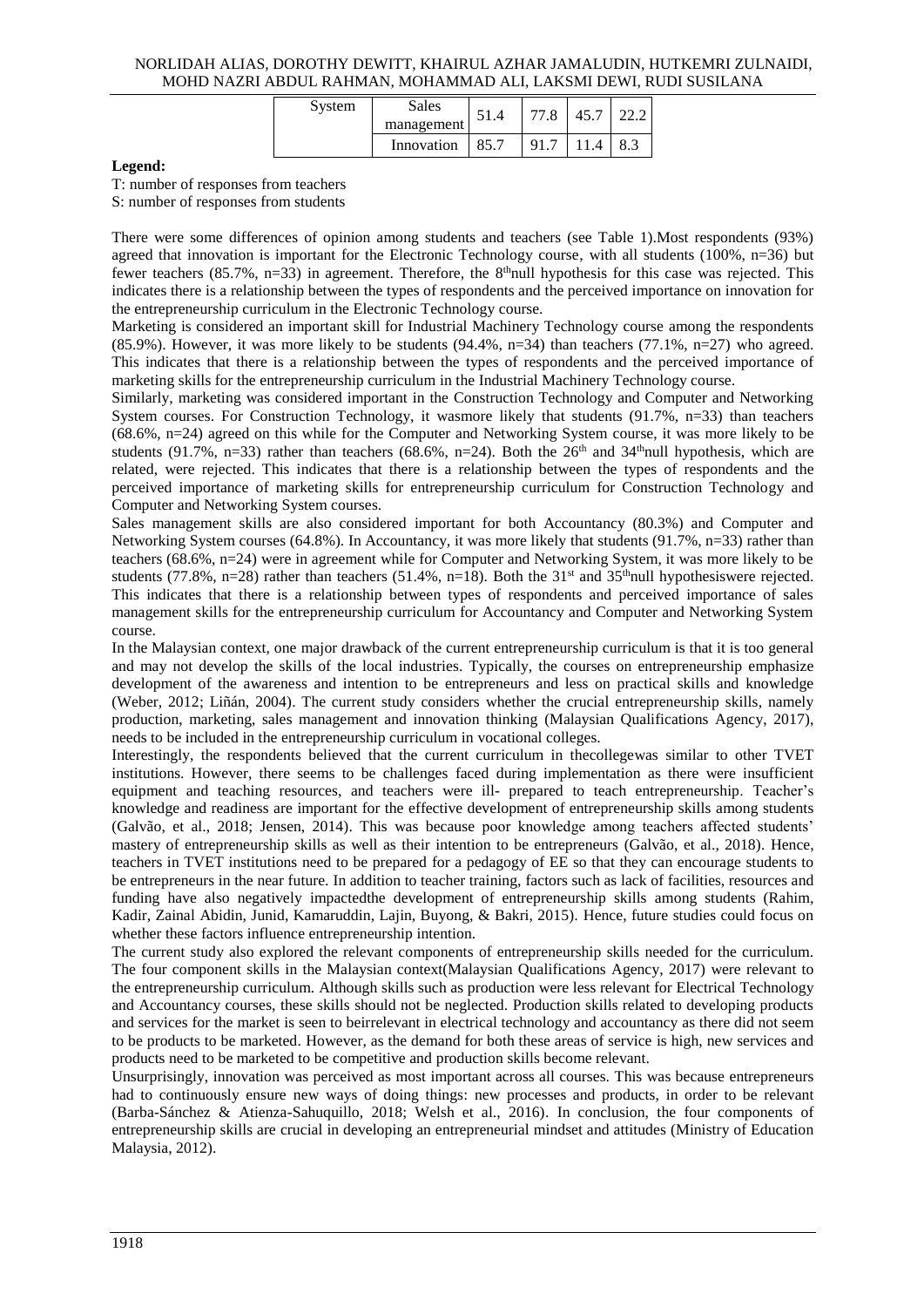

**Fig 2. The Design for Entrepreneurship Local Content Curriculum**.

Hence, based on the findings of the study, it is suggested that the entrepreneurship curriculum designed should incorporate the components as in Figure 2. As the outcomes of EE depends on the content for TVET, occupation-specific skills are required for the students (Buli, &Yesuf, 2015). Hence, curriculum design needs to involve industry experts. Content can be delivered through innovative training programmes and competitions such as student-entrepreneur training and idea-pitching competitions with mentorship and advisory support (Ng, Kee & Khan, 2019). This will enable students to showcase their entrepreneurship skills Strategies which allow students to set up companies and experience industry-led authentic entrepreneurship activities should be encouraged.

As for assessment, a combination of formative and summative assessment, with 70% practical assessments and 30% assessment of theoretical knowledge, as suggested in the Malaysian Skill Certification Qualification framework for work-based assessment is applied. Similar to the current Malaysian TVET assessment framework, there should be more hands-on assessment for opportunity to practice the skills learnt (Alias et al., 2018). However, strategies such as group work for developing business plans and projects should be considered (Deveci&Seikkula-Leino, 2018). In addition to assessment, the evaluation of the curriculum could be done through tracer studies, an indicator of a course's effectiveness. Tracer studiesenable the record of both entrepreneurial attitudes and successes for the evaluation of the curriculum.

Finally, financial support and media exposure should be given for both the entrepreneurship components in the curriculum as well as students' innovative products. There is currently a lack of awareness on the importance of entrepreneurship among young Malaysians(Din et al., 2016). Further, financial support is important to ensure the resources and business capital are readily available for potential entrepreneurs among students and can be a contributing factor for the success of an EE ecosystem in Malaysia.

## **CONCLUSION**

Currently, the entrepreneurship curriculum in vocational colleges focusses on creating awareness and basic skills for entrepreneurship(Weber, 2012; Liñán, 2004). However, the curriculum needs to be dynamic to prepare students for the future so that they can be successful entrepreneurs. This means that EE need to include marketing skills (Ojastu et al., 2011;Barba-Sánchez & Atienza-Sahuquillo, 2018) and encourage innovation for sustainable growth (Weber, 2012,Liñán, 2004). Entrepreneurship programmes should incorporate components of production, marketing, sales management and innovation in the courses. In addition, the EE curriculum should consider new forms of delivery and assessment. Opportunities for industry experts to share their experiences and expertise may be more effective than lectures. As entrepreneurship intention is influenced by one's attitude, future studies could explore whether students' attitudes in TVET institutions and whether EE promoted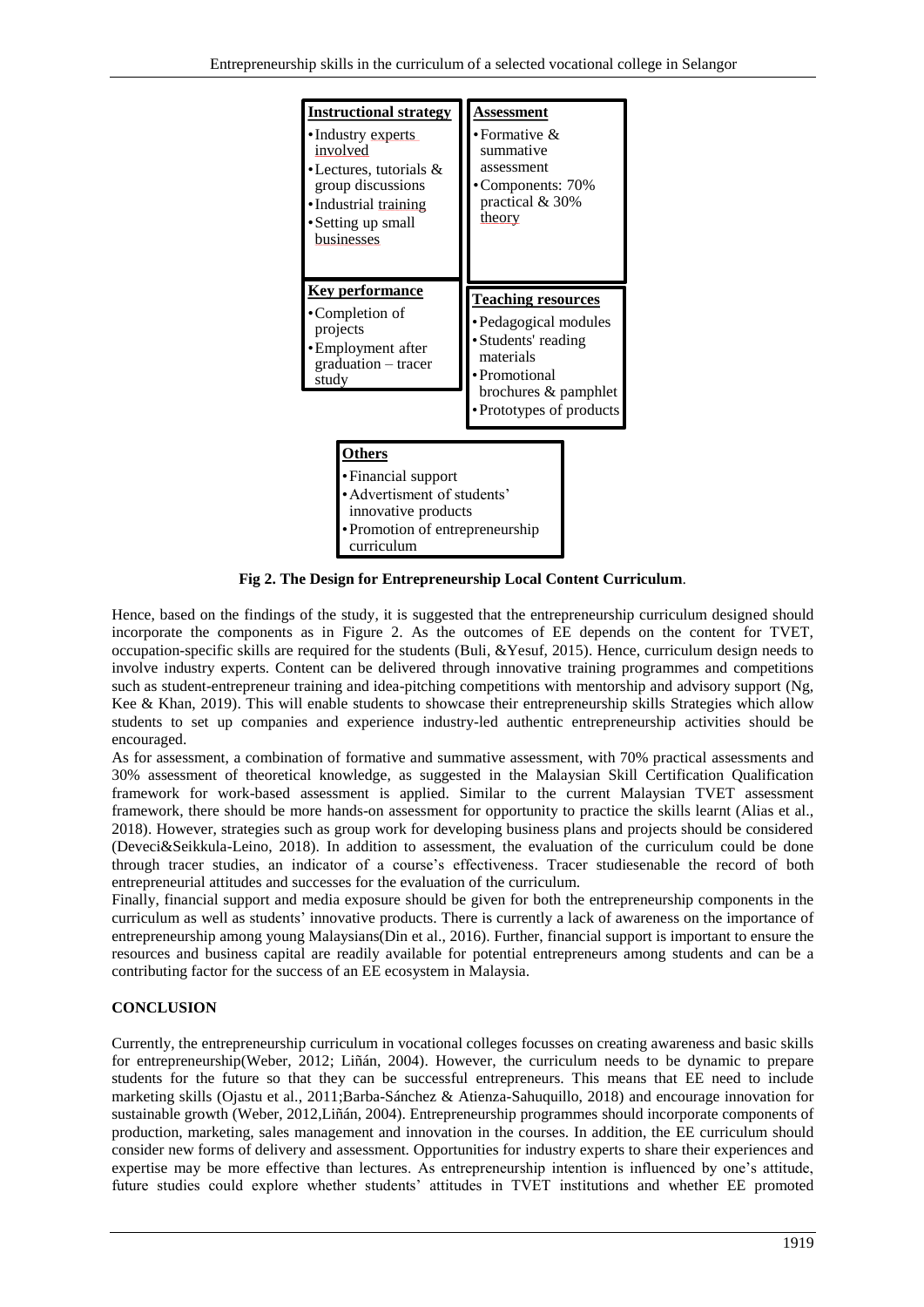entrepreneurship intention (Ng, et al., 2019). EE is important as developing entrepreneurship skills to ensure a generation of young entrepreneurs in Malaysia. These highly skilled entrepreneurs would develop the nation as they contribute to Malaysia's growth to drive for innovation.

## **ACKNOWLEDGMENT**

This work was supported by the Research University Grant - Faculty Programme [grant number GPF011O-2018].

## **REFERENCES**

- 1. Deveci, I.,&Seikkula-Leino, J. (2018). A review of entrepreneurship education in teacher education. Malaysian Journal of Learning and Instruction, 15(1), 105-148.
- 2. Sutter, C., Bruton, G. D.,& Chen, J. (2019). Entrepreneurship as a solution to extreme poverty: A review and future research directions. Journal of Business Venturing, 34, 197–214. [doi:10.1016/j.jbusvent.2018.06.003](https://doi.org/10.1016/j.jbusvent.2018.06.003)
- 3. Valerio, A., Parton, B.,& Robb, A. (2014). Entrepreneurship Education and Training Programs around the World Dimensions for Success. Washington DC: The World Bank.
- 4. World Economic Forum. (2009): "Educating the Next Wave of Entrepreneurs: Unlocking Entrepreneurial Capabilities to Meet the Global Challenges of the 21st Centory: A Report of the Global Education Initiative", Switzerland.
- 5. Weber, R. (2012). Evaluating Entrepreneurship Education. Munich, Germany: Springer Gabler.
- 6. Din, B.,Anuar, A. R.,& Usman, M. (2016). The Effectiveness of the Entrepreneurship Education Program in Upgrading Entrepreneurial Skills among Public University Students. Procedia - Social and Behavioral Sciences, 224, 117 – 123.
- 7. Ismail, R., Yusof, I., & Lai, W. S. (2011). Employers' perceptions on graduates in Malaysian service sector. International Business Management, 5 (3), 184–193.
- 8. Shuib, M. (2005). Preparing graduates for employment. Bulletin of Higher Education Research, 5, 1-7.
- 9. Ministry of Education. (2013). The Malaysian Education Blueprint 2013 2025: Preschool to Post Secondary. Putrajaya Malaysia: Author.
- 10. Lerman, R. (2014). Do firms benefit from apprenticeship investments? IZA World of Labor, 55. doi: 10.15185/izawol.55
- 11. Fugate, M., Kinicki, A. J. &Ashforth, B. E. (2004). Employability: A psycho-social construct, its dimensions, and applications. [Journal of Vocational Behavior,](https://www.sciencedirect.com/science/journal/00018791) 65(1), 14-38
- 12. 12 [Galvão,A.,](https://www.emerald.com/insight/search?q=Anderson%20Galv%C3%A3o) [Marques, C.S.,](https://www.emerald.com/insight/search?q=Carla%20Susana%20Marques) [&Marques, C.P.](https://www.emerald.com/insight/search?q=Carlos%20Peixeira%20Marques) (2018). Antecedents of entrepreneurial intentions among students in vocational training programmes. [Education + Training,](https://www.emerald.com/insight/publication/issn/0040-0912) 60 (7/8) 719-734. [DOI:](https://doi.org/10.1108/ET-03-2017-0034)  [10.1108/ET-03-2017-0034](https://doi.org/10.1108/ET-03-2017-0034)
- 13. Walter, S. G.,& Block, J. H. (2016). Outcomes of entrepreneurship education: An institutional perspective. Journal of Business Venturing, 31, 216–233. Doi:10.1016/j.jbusvent.2015.10.003
- 14. Dobbs, R. &Madgavkar, A. (2014). The world at work: Matching skills and jobs in Asia. Prospects, 44(2),197-210. DOI: 10.1007/s11125-014-9300-7
- 15. Ng, H. S., Kee D. M. H.,& Khan, M. J. (2019). Effects of personality, education and opportunities on entrepreneurial intentions. Education + Training. DOI 10.1108/ET-02-2019-0040
- 16. Omar, N. A., Shah, N. U., Hasan, N. A.,& Ali, M. H. (2019). The influence of self-efficacy, motivation, and independence on students' entrepreneurial intentions. Journal of Nusantara Studies, 4(2), 1-28
- 17. Marope, P. T. M, Chakroun, B.,& Holmes, K. P. (2015). Unleashing the potential: Transformaing technical and vocational education and training. Paris, France: UNESCO Publishing.
- 18. King, K. (2012). A review of key reports in TVET, skills development and jobs, what do global trends portend for Asia? Paper prepared for Asian Development Bank International Forum on Skills for Inclusive and Sustainable growth in Developing Asia Pacific, 10-12th December 2012, Manila.
- 19. Alias, N., DeWitt, D., &Jamaludin, K. A. (2018). Transformasi Pendidikan Teknik dan Vokasional. Kuala Lumpur, Malaysia: UM Press.
- 20. Department of Statistics Malaysia. (2009), Special edition: labour force survey– entrepreneurs in Malaysia. Labour Force Survey Report, 4(1), 1-20.
- 21. Majid, I. A., Saad, M. S. M., Sharif, S. M, &Hussin, H. (2008). Exploring entrepreneurship education and training. Kemahiran Keusahawanan. Proc. SKIKS 2008, 463-471. Retrieved from [http://eprints.uthm.edu.my/129/1/muhammad\\_haron\\_husaini.pdf](http://eprints.uthm.edu.my/129/1/muhammad_haron_husaini.pdf)
- 22. Abdullah, S., Mohamad, A., Bakar, H., Hashim, N.,&Ooi Y. K. (2014). Tracer study of bachelor in entrepreneurship program: the case of Universiti Utara Malaysia. International Journal of Education and Research, 1(9). Retrieved fro[m http://www.ijern.com/journal/September-2013/29.pdf](http://www.ijern.com/journal/September-2013/29.pdf)
- 23. Mamat, I., Nawang, W. M. Z. W,& Ramli, N. N. (2009). Nilai, sikap dan amalanpegawaikananinstitutpengajiantinggiterhadap program pembangunanusahawansiswa. [JurnalKemanusiaan,](http://www.myjurnal.my/public/browse-journal-view.php?id=216) [7\(2\), 96-115.](http://www.myjurnal.my/public/issue-view.php?id=7741&journal_id=216)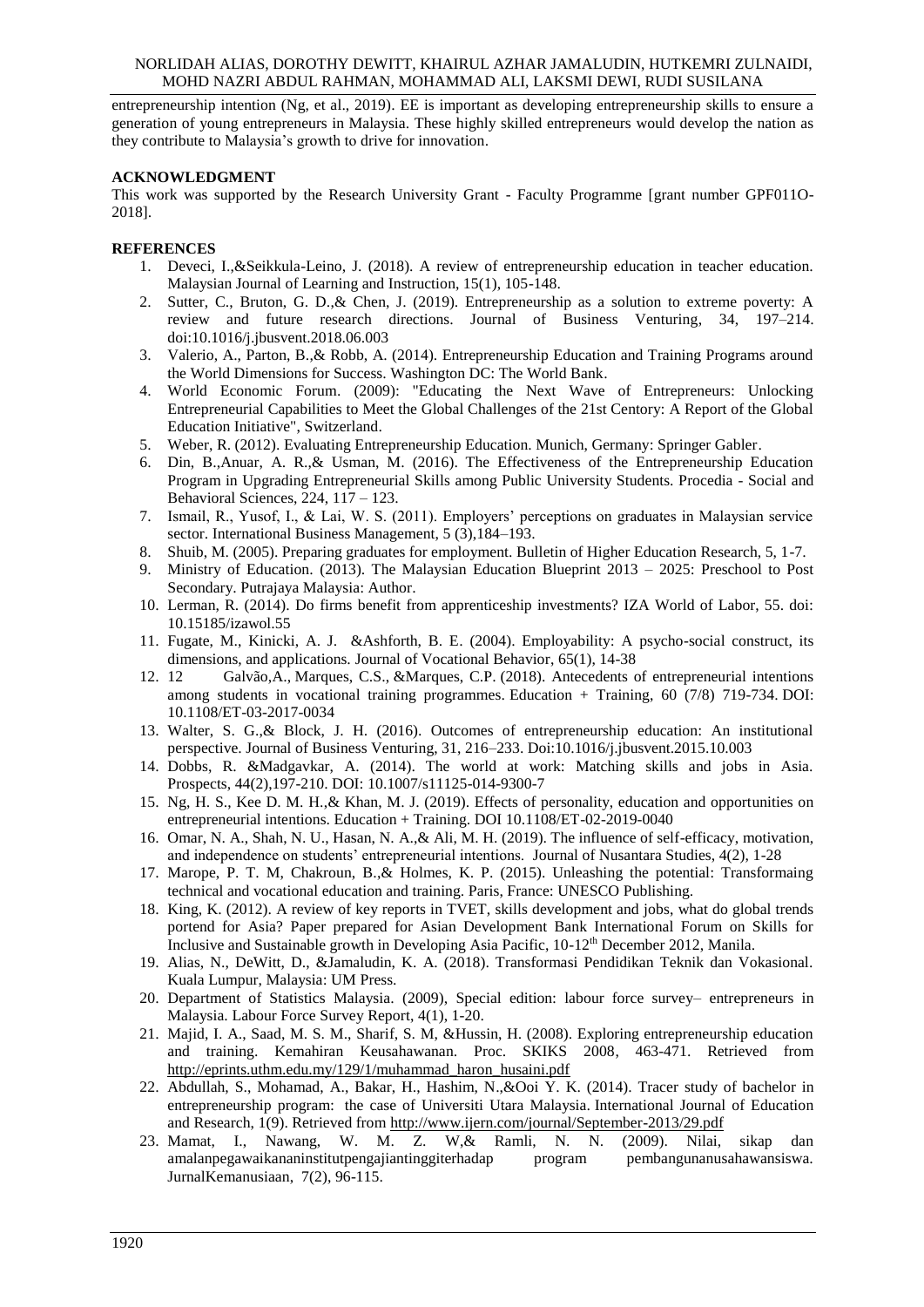- 24. Buang, N.A. (2013) Pendidikan Keusahawanan. PenerbitUniversitiKebangsaan: Bangi, Malaysia.
- 25. Ministry of Education Malaysia(MoE). (2012). National Education Policy (3rd Edition). Kuala Lumpur 26. Deraman, N., Mohamad, A., Ahmad, S., Bakar, H., Mohd Jani, M.Y., & Hashim, M.K. (2007).
- Keusahawanan. Selangor, Malaysia: Mc Graw Hill 27. Schumpeter, J. A. (1934). The theory of economic development. Cambridge, MA: Harvard University Press.
- 28. [Buli, B.M.,](https://www.emerald.com/insight/search?q=Bereket%20Mamo%20Buli)& [Yesuf, W.M.](https://www.emerald.com/insight/search?q=Wasihun%20%20Mohammed%20Yesuf) (2015). Determinants ofentrepreneurial intentions: Technical-vocational education and training students in Ethiopia. [Education &](https://www.emerald.com/insight/publication/issn/0040-0912) Training, 57 (8/9), 891-907
- 29. Bardai, B. (2000). Keusahawanan Dan Perniagaan. Kuala Lumpur, Malaysia: Dewan Bahasa & Pustaka.
- 30. Malaysian Qualifications Agency (MQA). (2017). Malaysian qualifications framework (MQF) version 2.0 draft: stakeholders' consultation. Retrieved from <http://www.mqa.gov.my/PortalMQAv3/dokumen/maklum%20balas/MQF%20V2%20DRAFT3.pdf>
- 31. Ministry of Higher Education (MoHE). (2010) The National Higher Education Action Plan 2010– 2015? Putrajaya: Ministry of Higher Education of Malaysia
- 32. Liñán, F. (2004): "Intention-based models of entrepreneurship education" in: Piccolla Impresa/Small Business, 3,pp. 11-35 in WEBER (2012).
- 33. Jensen, T. L. (2014). A holistic person perspective in measuring entrepreneurship education impact: Social entrepreneurship education at the Humanities. The International Journal of Management Education,12,349-364. Doi:10.1016/j.ijme.2014.07.002
- 34. Aranha, E. A., dos Santos, P. H.,& Prado Garcia, N. A. (2018). EDLE: an integrated tool to foster entrepreneurial skills development in engineering education. Educational Technology Research and Development, 66, 1571–1599, doi:10.1007/s11423-018-9624-8
- 35. Abiogu, G. C. (2011, October). Entrepreneurship education: A veritable means of reconstructing tertiary institutions in Nigeria. The 29t Annual Conference of Philosophy of Education Association of Nigeria (PEAN), Lagos State University, Ojo - Lagos State.
- 36. Gibb, A. (2005). The future of entrepreneurship education Determining the basis for coherent policy and practice? In P. Kyrö, & C. Carrier (Eds.), The dynamics of learning entrepreneurship in a crosscultural university context (44-67). Entrepreneurship Education Series 2/2005. Hämeenlinna: University of Tampere, Research Centre for Vocational and Professional Education
- 37. Curran, J., & Stanworth, J. (1989). Education and Training for Enterprise: Problems of Classification, Evaluation, Policy and Research. International Small Business Journal, 7(2), 11– 22. [DOI:10.1177/026624268900700201](https://doi.org/10.1177/026624268900700201)
- 38. Weinrauch, J.D. (1994). Educating the entrepreneur: understanding adult learning behaviour", Journal of Small Business Management, 2, 32‐7.
- 39. Ojastu, D., Chiu, R.,& Olsen, P. I. (2011). Cognitive model of entrepreneurship and its reflection in education. Journal of Enterprising Culture, 19(4), 397–434. DOI: 10.1142/S0218495811000817
- 40. Human Resource Development Through Entrepreneurship Education. Paper presented at the Malindo Nusantara Conference 1, Organized by UKM- Andalas University, Bukit Tinggi, Sumatra, December 16- 17, 2009.
- 41. Othman, N., Nazri, Z. A. L. P. M. I., &Tarmizi, R. A. (2003). Aplikasi Model Kolb Dalam Program KeusahawananRemaja. JurnalTeknologi, 38(1), DOI: 10.11113/jt.v38.514
- 42. Ahmad, N. & Hoffman, A. (2007). A Framework for Addressing and Measuring Entrepreneurship. Paris, France: Entrepreneurship Indicators Steering Group, OECD
- 43. Queensland Government. (2017). Business Queensland: New product development strategy. Retrieved from [https://www.business.qld.gov.au](https://www.business.qld.gov.au/)
- 44. Dhargalkar, K., Shinde, K., & Arora, Y. (2016). A universal new product development and upgradation framework. Journal of Innovation and Entrepreneurship, 5 (27).
- 45. Barba-Sánchez, V.,& Atienza-Sahuquillo, C. (2018).Entrepreneurial intention among engineering students: The role of entrepreneurship education. European Research on Management and Business Economics, 24, 53–61. Doi:10.1016/j.iedeen.2017.04.001
- 46. Welsh, D. H. B., Tullar, W. L.,& Nemati, H. (2016). Entrepreneurship education: Process, method, or both? Journal of Innovation & Knowledge, 1, 125–132. Doi:/10.1016/j.jik.2016.01.005
- 47. Weitz, B.A.,& Bradford, K.D. (1999). Personal selling and sales management: a relationship marketing perspective. Journal of the Academy of Marketing Science, 27, 241. DOI: 10.1177/0092070399272008
- 48. Morrish, S. C. (2017). Entrepreneurial marketing: a strategy for the 21<sup>st</sup> century? Journal of Research in Marketing and Entrepreneurship, 13 (2), 110-119.
- 49. Alazam, A., Bakar, A., Hamzah, R.,&Asmiran, S. (2012). Teachers' ICT skills and ict integration in the classroom: The case of vocational and technical teachers in Malaysia. Creative Education,3, 70-76. doi: 10.4236/ce.2012.38B016.